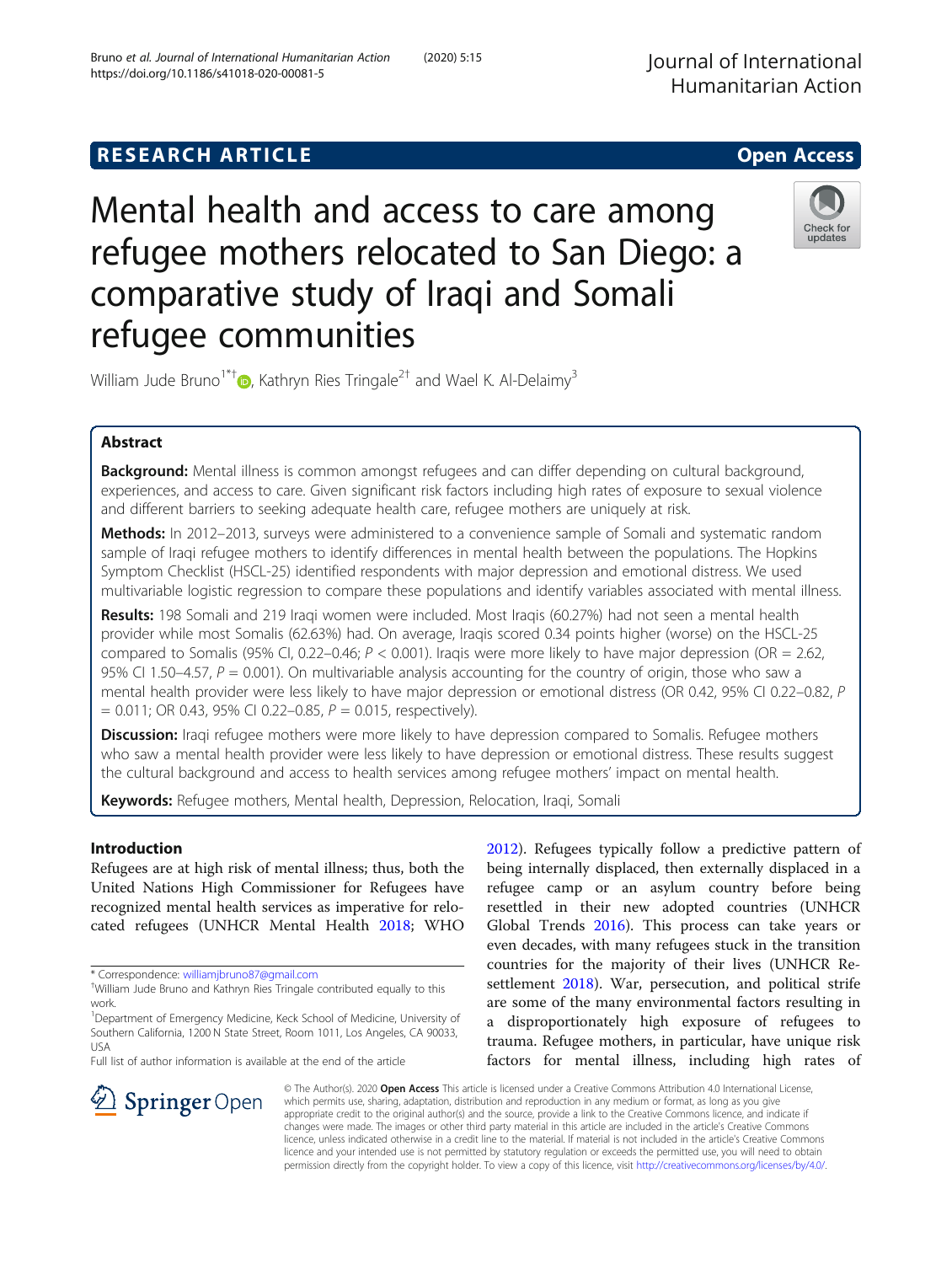exposure to sexual violence (Kirmayer et al. [2011](#page-8-0)). Women also have unique barriers to seeking adequate care for mental illness, previously shown to include poor language proficiency, reluctance to disclose emotional distress outside the family, unwillingness to partake in medical treatment, and fear of shame or losing one's children to authorities (Dennis and Chung-Lee [2006](#page-8-0); Takeuchi et al. [2007](#page-8-0)). Even after they are resettled in their adopted country, this trauma continues to inflict damage on their mental well-being (Fazel et al. [2005](#page-8-0)). Furthermore, many of the places of resettlement lack sufficient, culturally appropriate mental health care capable of accommodating the special needs of resettled refugees (Silove et al. [2017\)](#page-8-0).

San Diego, California, has been a resettlement hub for refugees arriving in the USA dating back to the arrival of Vietnamese evacuees fleeing the Fall of Saigon in 1975 (Matsuoka [1993\)](#page-8-0). Since then, several non-profit refugee organizations operating in San Diego have helped diverse groups of refugees and asylum-seekers from around the world establish new homes. Prominent amongst these groups in terms of population size are the Somali and Iraqi refugees.

Precipitated by civil war starting in 1991, waves of Somalis fled across the border into Dadaab, Kenya (Chkam [2016](#page-8-0)). As of 2018, 235,269 inhabitants remain in the camp (UNHCR Kenya Dadaab Refugee Complex [2018](#page-8-0)), exposed to rampant overcrowding, high mortality, and malnutrition (Polonsky et al. [2013](#page-8-0)). Similar to other refugee populations, the Somali diaspora—both in the Dadaab refugee camp and those relocated—disproportionately experience mental health problems such as post-traumatic stress disorder (PTSD), depression, and suicidality (Bhui et al. [2003;](#page-8-0) Jaranson et al. [2004](#page-8-0); Porter and Haslam [2005\)](#page-8-0). About 150,000 Somalis currently live in the USA, a large portion of whom have been resettled in California (Leone [1983](#page-8-0); UNHCR Global Trends [2016](#page-8-0)) with San Diego as a major hub. Language and cultural barriers make it difficult for Somali mothers to access sorely needed social services such as food stamps, where applications can be rejected if not filled out correctly. Officials with Somali Family Service—a refugee assistance organization in San Diego—explain that lack of access to computers and Internet make accessing these services particularly challenging (Lopez-Villafana [2020](#page-8-0)).

Following the 2003 US invasion of Iraq, fleeing Iraqis became one of the fastest growing refugee groups in the USA (Refugee Processing Center [2020](#page-8-0)). California (and San Diego in particular) has been an epicenter of Iraqi resettlement, with over 33,000 Iraqis relocating to the state between 1983 and 2017 (Leone [1983](#page-8-0); Terrazas [2009](#page-8-0)). Similar to their Somali counterparts, Iraqis experienced a high rate of mental illness in post-invasion Iraq (Al-Nuaimi et al. [2015](#page-8-0)). Even after resettlement in

the USA, Iraqi refugees continue to face disproportionately high levels of mental illness (Jamil et al. [2007](#page-8-0); Rometsch-Ogioun El Sount et al. [2018\)](#page-8-0). Iraqi refugee mothers have been studied as a particularly vulnerable population. For instance, a qualitative study of relocated Iraqi mothers highlighted some of the unique challenges this population faces (Hess et al. [2018](#page-8-0)). One respondent discussed her ambivalence regarding the decision to continue to wear the traditional head scarf, as she perceived it as attracting bigotry.

Though the circumstances that have compelled the Iraqi and Somali refugees to resettle in San Diego are quite distinct, they now find themselves in a similar geographic location with, ostensibly, similar access to mental health services. Delivering such care is challenging, particularly in an area like San Diego, which has a population of refugees from diverse cultural backgrounds. Each ethnic group presents with unique pre-flight trauma and relocation experiences, which can be difficult for the mental health practitioner to navigate (Murray et al. [2010\)](#page-8-0). Compared to other groups, stigmatization and lack of cultural competencies amongst providers are higher within relocated refugee communities and result in significant barriers to care making it that much more difficult for refugees to access desperately needed resources (Murray et al. [2010\)](#page-8-0).

Mothers in refugee communities are the center of families and take the burden of mental stress during displacement, rendering them particularly high risk of mental illness after resettlement (East et al. [2018;](#page-8-0) Steward et al. [2008\)](#page-8-0). This study aims to better understand what factors—including demographics, health care access, perceptions of mental health—influence mental health symptoms in these two populations of resettled refugee mothers in San Diego.

# **Methods**

# Study design

A cross-sectional study was conducted among resettled Somali and Iraqi refugees in San Diego to collect demographic information, perceptions of mental health, mental health status, and access to health care services. The study was approved by the University of California San Diego Human Research Protections Program.

# Participants

Eligible participants had to be Somali or Iraqi women who had spent time in a refugee camp. The participants had to be mothers of at least one child 7–14 years of age for Somali participants and 7–13 years of age for Iraqi participants. The age range of the children was determined to be acceptable for the purposes of administering surveys to the children on child trauma and mental illness for the purposes of a separate study (East et al. [2018](#page-8-0)). The difference in the upper age limit for the two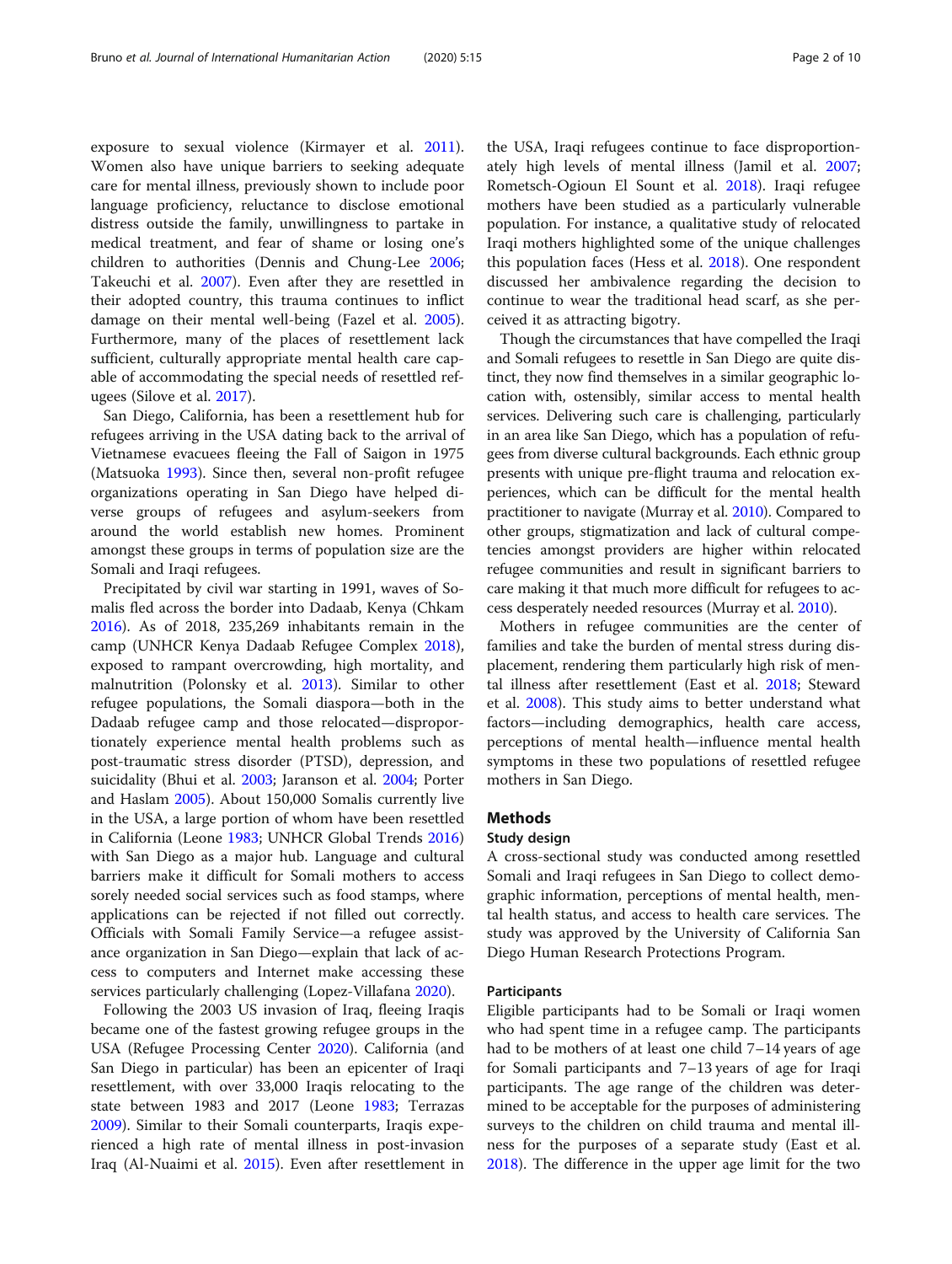groups was driven by the sample size and population interviewed, as each survey administration was done by distinct interviewers from the respective communities. Each participant was provided an incentive of a \$30 gift card for their time participating in the study.

# Somali participant recruitment

In 2013, three female bilingual Somali community workers with cultural understanding of this population went door-to-door in the City Heights neighborhood of San Diego to recruit a convenience sample of Somali women refugees. The location was chosen given its high concentration of Somali residents.

# Iraqi participant recruitment

Resettled Iraqis refugees are registered by their sponsoring organizations with the San Diego Department of Public Health for screening and follow-up during early resettlement. In 2012, a list of all resettled Iraqi refugees who had arrived in San Diego County within 4 years prior to the time of the survey and who had at least one child aged 7–13 was de-identified and provided to researchers by Catholic Charities in San Diego (CCSD), one of the local refugee sponsoring organizations. Out of an estimated 1000 pairs who qualify in the database kept by the CCSD, a sample of 500 mothers were randomly selected with an aim of recruiting 300 of them. CCSD followed-up the selected names through a local government agency who contacted potential participants to request permission to forward their contact information to researchers. Those refugees who gave permission were contacted via telephone by our team of Arabic speaking community interviewers who explained the study and invited them to participate. Those who refused were replaced by the next on the list of randomly selected mothers.

# Survey administration Somali participants

The study interview took place in the participant's home or in a nearby private area depending on the participant's preference. A bilingual, bicultural Somali female community worker who was trained in questionnaire administration read the questionnaires to the participants. All participants' responses were entered onto a secure digital platform and exported using a passwordprotected server.

# Iraqi participants

A face-to-face interview was scheduled and conducted at the International Rescue Committee office in San Diego near El Cajon where most refugees lived. All surveys were conducted via in-person interview after proper written consent.

All questions for both the Somali and Iraqi questionnaires were tested prior to conducting the study to ensure their acceptability for the study population. This process was accomplished by having the questions translated into the respective language by a bilingual member of the research team and then back-translated by a different bilingual member of the research team. We then piloted each of these surveys among family and friends of the research team who were either Somali or Iraqi.

For both groups, during the consent process, the study was explained as an investigation into the communities' health and healthcare. There was no specific mention of the study being related specifically to mental health. The surveys were administered via interview because there were several questions in the surveys that needed careful consideration, and there was concern that they may not be understood if they were self-administered. All subjects provided informed, written consent prior to participation.

# Independent variables

Demographic variables, including refugee group, in addition to resettlement (i.e., length of time and number of locations resettled prior to the USA), health care access, and social/financial status variables were collected from interview data through the questionnaires. These surveys included questions on respondents' perceptions of mental health care. To define whether a respondent had stigma against mental health care, a binary variable was later created based on whether they had answered both (1) "no" to whether they had seen a mental health care provider when they needed to, and (2) the reason for it being: "I was afraid my family would know about it" or "I was afraid my friends, and larger community here would know about it."

# Primary outcome variable

The Hopkins Symptom Checklist (HSCL-25) is a widely used mental health screening tool and was implemented here to measure symptoms of anxiety and depression (Derogatis et al. [1974\)](#page-8-0). The instrument consists of 25 items and is divided into two parts: Part I has 10 questions to screen for anxiety, and Part II has 15 questions to screen for depression. From these responses, the "total score" is calculated as an average of all 25 items, while the "depression score" is calculated as the average of items in Part II. The total score has been previously shown to highly correlate with severe emotional distress while depression score has been shown to correlate with a diagnosis of major depression as defined by the Diagnostic and Statistical Manual of the American Psychiatric Association, IV Version (DSM-IV) (Derogatis et al. [1974](#page-8-0)). We also determined the proportion of respondents considered emotionally distressed or majorly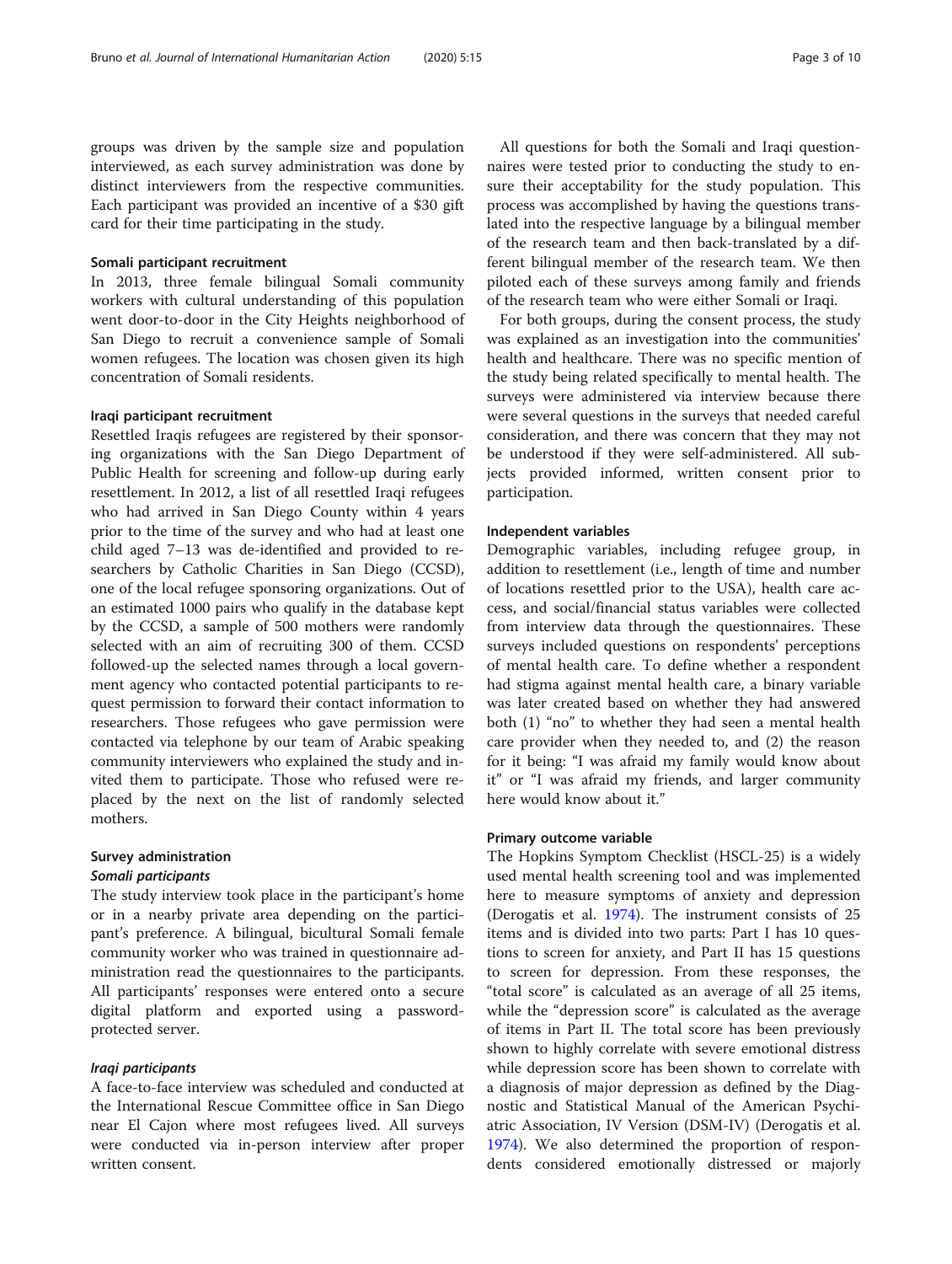depressed based on an individual's average total score > 1.75 or depression score > 1.45, respectively (Syed et al. [2008](#page-8-0)). The standard cutoffs were used for this study for ease of interpretation, consistency with prior work, and standardization between the two populations. The total score was the primary outcome for this analysis given it has been consistently shown to be highly correlated with severe emotional distress of unspecified diagnosis. Prior work has shown that the HSCL-25 can be useful in detecting those who suffer mental illness among nonwestern refugee populations (Wind et al. [2017](#page-9-0)).

# Statistical methods

Analyses were performed using SPSS v24 (IBM Corp). Variables on demographics, resettlement, health care access, and perceptions of mental health for the two refugee groups were compared with descriptive statistics, including independent samples  $t$  tests, Pearson chisquared tests, and one-way ANOVA with Levene's test for equality of variances. Mean differences in mental health symptoms (based on the HSCL-25 scores described above) were used as an initial comparison between the two groups. Multivariable logistic regressions (including demographic, resettlement, and health care access variables significant at  $P < 0.05$  on univariable analysis) were performed with the primary outcomes of depression and emotional distress. Statistical significance was set at  $\alpha = 0.05$  for two-tailed tests.

# Results

# Study population

In the final analyses, 198 Somali and 219 Iraqi women were included. Respondents who did not have complete surveys for the variables of interest were excluded. Between the two groups, there were no significant differences in age or marital status, but Iraqi respondents were more educated than Somali respondents (Table [1](#page-4-0)). On average, Somalis had a longer time awaiting resettlement in the USA compared to Iraqis (mean 6.84 years vs 2.37 years), while more Iraqi refugees went to two or more locations prior to resettlement in the USA (9.17% vs 5.56%). Overall, the Somali respondents felt they had improved social and financial status in the USA compared to their prior country of origin, although both populations had a small proportion of respondents who felt they could meet their financial needs "very well" (< 1% of Iraqis and 6% of Somalis). Of note, time in resettlement in the USA is not reported here given the relatively high rate of missing data amongst these variables ( $n_{\text{missing}} = 124, 29.74\%$ ).

# Health care access and perceptions of mental health care

Most Iraqi and Somali respondents had a regular health care provider (91.32% and 88.89%, respectively); however, Iraqis more commonly utilized community or public centers (76.71%) while Somalis utilized private clinics or doctor's offices (81.82%; Table [2\)](#page-5-0). Most Iraqis (60.27%) answered that they did not see a mental health provider in the last 12 months because they felt like they "did not need to," while most Somalis (62.63%) answered that they actually saw a mental health provider when they needed to. Fewer Somalis had stigma against mental health care compared to Iraqis (2.63% vs 17.02%, respectively). The differences in how Iraqi and Somali respondents view their health care providers in the US are shown in Additional file [1](#page-7-0): Table S1. Responses to every variable were significantly different between the two groups. Of the respondents who reported seeing a mental health provider, most Iraqis felt like their provider listened (74.4%) as opposed to Somalis (24.5%). Interestingly, 82% of Somalis preferred their physician share their race compared to only 20% of Iraqis who said they preferred their own race for a physician.

# Mental health symptoms in the Iraqi and Somali refugee populations

On every measurement, Iraqi respondents had worse mental health symptoms compared to Somali respondents (Table [3\)](#page-5-0). Specifically, Iraqi respondents scored 0.34 points higher on average on the HSCL-25 compared to Somali respondents (95% CI, 0.22-0.46;  $P <$ 0.001). A significantly greater proportion of Iraqi compared to Somali respondents had emotional distress  $(34.56\%$  vs 19.19%;  $P < 0.001$ ) and major depression  $(60.83\% \text{ vs } 26.77\%; P < 0.001).$ 

On multivariable logistic regression (Table [4](#page-6-0)), Iraqi respondents were more likely to be depressed compared to Somalis (OR 2.62, 95% CI 1.50–4.57,  $P = 0.001$ ), but were not significantly more likely be emotionally distressed. Those who answered that they saw a mental health provider in the USA were significantly less likely to have major depression and/or emotional distress (OR 0.42, 95% CI 0.22–0.82, P = 0.011; OR 0.43, 95% CI 0.22–0.85,  $P = 0.015$ , respectively). Respondents who felt they did not need to see a mental health provider were also less likely to be emotionally distressed (OR 0.47, 95% CI 0.26–0.87,  $P = 0.016$ ). Respondents with a prior psychiatric diagnosis were significantly more likely to have either major depression (OR 10.97, 95% CI 3.80– 31.71, P < 0.001) or emotional distress (OR 6.46, 95% CI 2.87–14.58,  $P < 0.001$ ). Although time awaiting resettlement and time resettled in the USA were significant univariable predictors for both depression and emotional distress, they were not included on multivariable analyses given the relatively high rate of missing data  $(n_{\text{miss}})$  $i_{\text{ing}}$  = 297, 71.22% and  $n_{\text{missing}}$  = 124, 29.74%,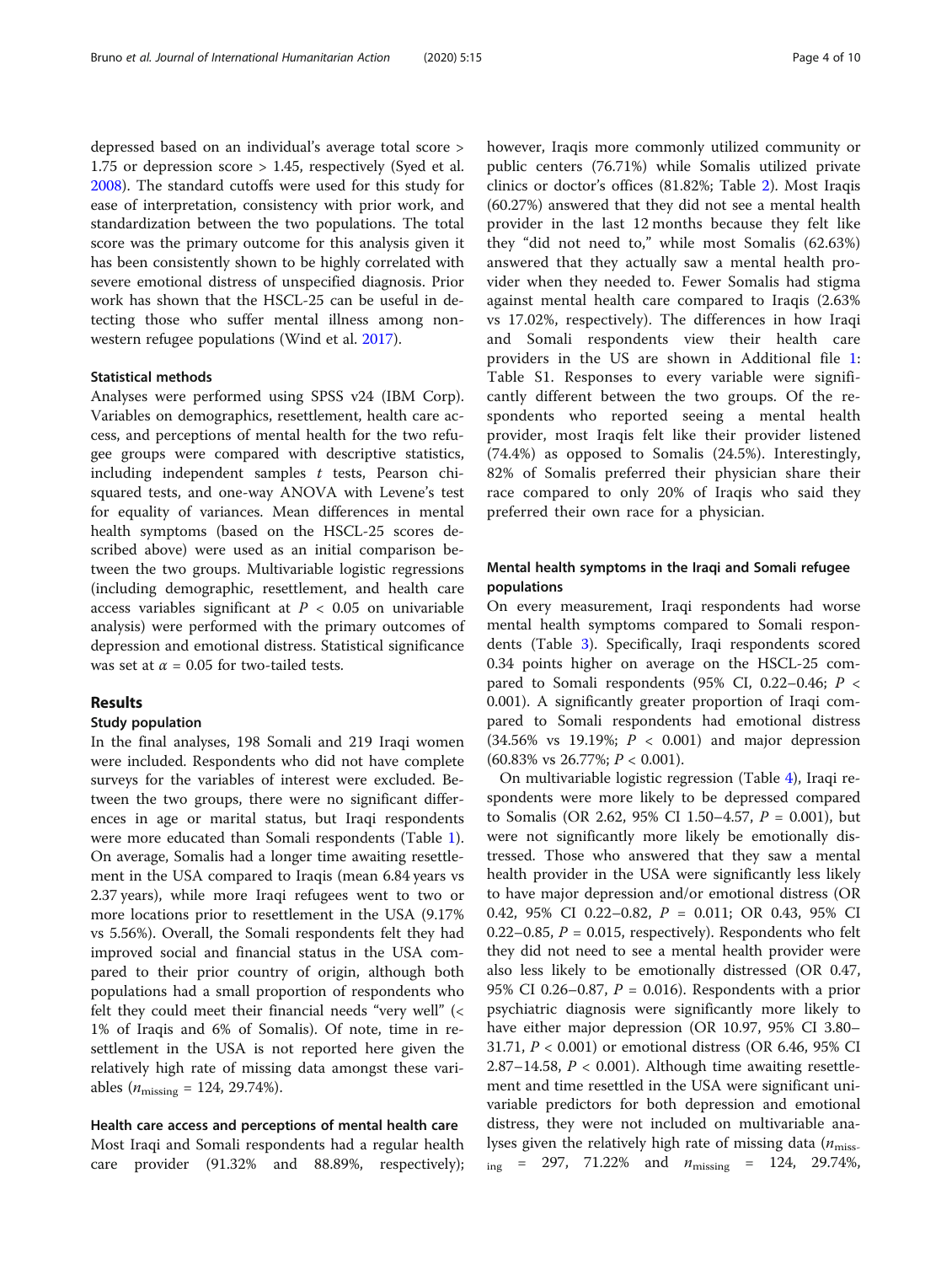# <span id="page-4-0"></span>Table 1 Characteristics of the study participants

|                                                                                | Iraqi ( $N = 219$ )                                        | Somali ( $N = 198$ )                                    | P value           |
|--------------------------------------------------------------------------------|------------------------------------------------------------|---------------------------------------------------------|-------------------|
| Demographics                                                                   |                                                            |                                                         |                   |
| Age, years (mean [SD])                                                         | 39.32 (8.45)                                               | 37.94 (5.84)                                            | 0.069             |
| Marital status, N (%)                                                          |                                                            |                                                         |                   |
| Married<br>Divorced<br>Separated<br>Widowed                                    | 206 (94.06)<br>2(0.91)<br>10(4.57)<br>1(0.46)              | 185 (94.39)<br>8 (4.04)<br>3(1.52)<br>0(0.00)           | 0.888             |
| Language spoken most often                                                     |                                                            |                                                         |                   |
| Somali<br>Arabic<br>Chaldean<br>English<br>Other                               | 0(0.00)<br>74 (33.79)<br>139 (63.47)<br>0(0.00)<br>5(2.28) | 186 (93.94)<br>0(0.00)<br>0(0.00)<br>3(1.52)<br>7(3.54) |                   |
| Religion                                                                       |                                                            |                                                         |                   |
| <b>Muslim</b><br>Catholic<br>Other                                             | 32 (14.61)<br>178 (81.28)<br>9(4.11)                       | 197 (99.49)<br>0(0.00)<br>1(0.51)                       |                   |
| Educational level                                                              |                                                            |                                                         |                   |
| No schooling/Elementary school<br>Middle school or above                       | 37 (16.89)<br>182 (83.11)                                  | 83 (41.92)<br>115 (58.08)                               | < 0.001           |
| <b>Resettlement characteristics</b>                                            |                                                            |                                                         |                   |
| Time prior to Resettlement, years (mean [SD])                                  | 2.37(2.75)                                                 | 6.84(5.94)                                              | < 0.001           |
| Number of relocations                                                          |                                                            |                                                         |                   |
| 0 (directly to US)<br>1 (directly from refugee camp)<br>$2+$                   | 17 (7.80)<br>181 (83.03)<br>20 (9.17)                      | 6(3.03)<br>182 (91.92)<br>11(5.56)                      | 0.030             |
| Years in the USA                                                               | 3.21 (1.50)                                                | 13.72 (5.62)                                            | < 0.001           |
| Perception of social and financial status                                      |                                                            |                                                         |                   |
| Change in social status from country of origin to USA (mean [SD]) <sup>a</sup> | 0.33(3.81)                                                 | 3.53(1.76)                                              | $< 0.001^{\rm b}$ |
| Financial status change                                                        |                                                            |                                                         |                   |
| Better<br>About the same<br>Worse                                              | 43 (19.63)<br>41 (18.72)<br>135 (61.64)                    | 72 (36.36)<br>61 (30.81)<br>65 (32.83)                  | < 0.001           |
| Ability to meet financial needs                                                |                                                            |                                                         |                   |
| Very well<br>Fairly well<br>Poorly                                             | 2(0.91)<br>110 (50.23)<br>107 (48.86)                      | 12 (6.06)<br>96 (48.48)<br>90 (45.45)                   | 0.014             |

<sup>a</sup>Mean number of steps up the "social ladder"<br><sup>b</sup>Difference in pooled paired samples between

 $D$  Difference in pooled paired samples between the groups is  $-1.85$  (95% CI  $-2.18$  to  $-1.52$ )

respectively) that would introduce instability into the multivariable model.

# **Discussion**

In this cross-sectional study of refugee mothers relocated to San Diego, we found that Iraqi refugees were significantly more likely to have major depression, less likely to seek a mental health care provider, and more likely to suffer stigma of mental illness compared to Somali refugees. To our knowledge, this is the first study to directly compare two refugee communities who have access to comparable health care services within the same city yet engage in these services differently and

suffer different levels of mental illness. Indeed, previous studies have demonstrated language and cultural competencies as major barriers to the utilization of mental health (Salami et al. [2019](#page-8-0)), but our study indicates that even within communities with these language and cultural challenges there are significant differences in mental illness prevalence and health care access—issues affected by a myriad of factors.

There are many possible explanations for these discrepancies found between the two refugee communities investigated in our study. While the two groups are comparable in many aspects (e.g., average age, marital status), the Somali refugees have been settled in the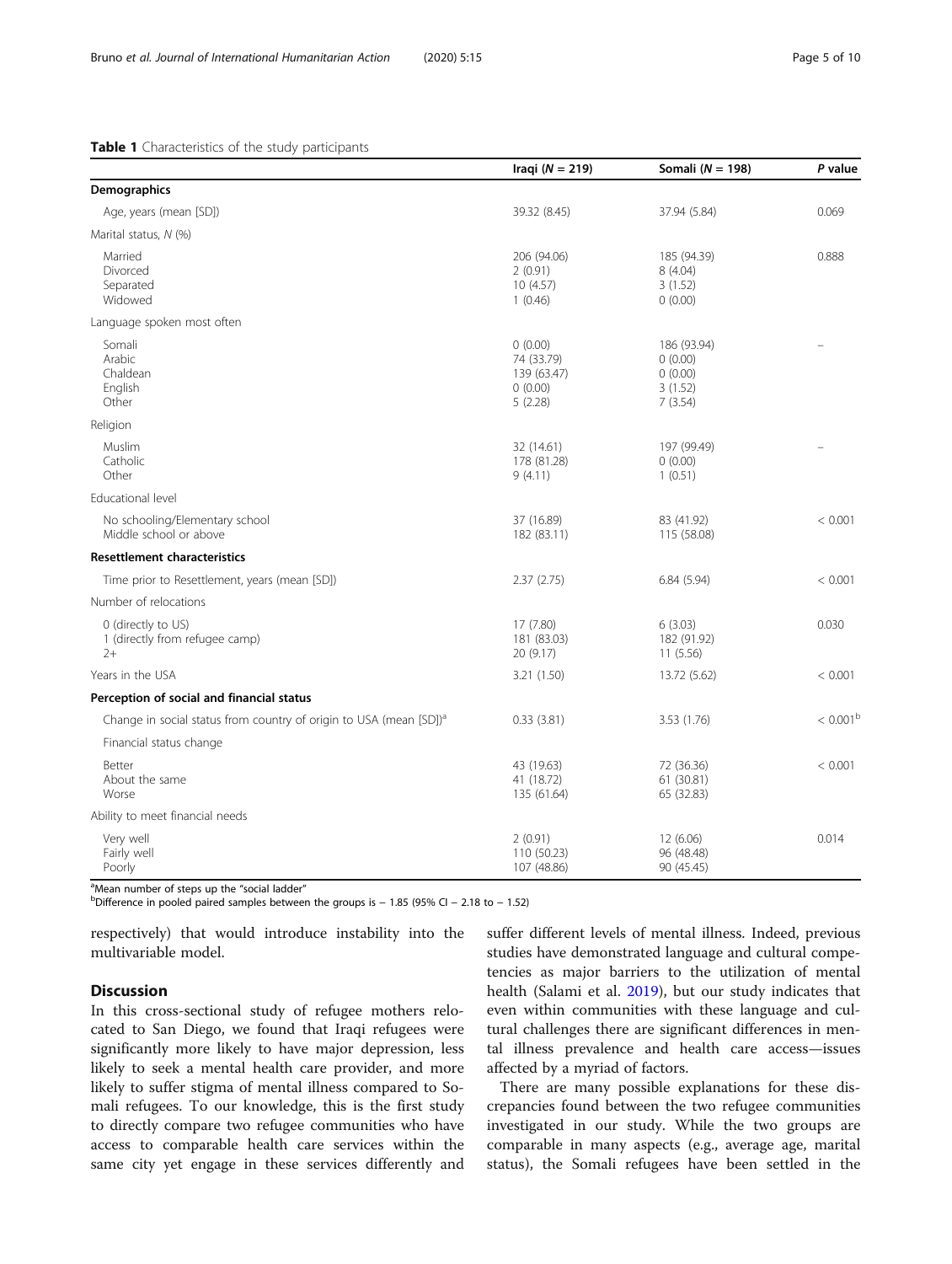# <span id="page-5-0"></span>Table 2 Health care access and perceptions of mental health among the study participants

| Health care access variable                                                                                                   | Iraqi ( $N = 219$ )                                           | Somali ( $N = 198$ )                                           | P value |
|-------------------------------------------------------------------------------------------------------------------------------|---------------------------------------------------------------|----------------------------------------------------------------|---------|
| Usual venue to seek care when ill                                                                                             |                                                               |                                                                |         |
| Doctor's office/private clinic<br>Community health center/public clinic<br>Hospital, ER, other / No regular place, don't know | 43 (19.63)<br>168 (76.71)<br>8(3.65)                          | 162 (81.82)<br>25 (12.63)<br>11(5.56)                          | < 0.001 |
| Regular doctor/nurse/midwife                                                                                                  |                                                               |                                                                |         |
| Yes<br><b>No</b><br>Don't know                                                                                                | 200 (91.32)<br>17 (7.76)<br>2(0.91)                           | 176 (88.89)<br>17 (8.59)<br>5(2.53)                            | 0.414   |
| Time in last 12 months when postponed med care                                                                                |                                                               |                                                                |         |
| Yes<br><b>No</b><br>Don't know                                                                                                | 67 (30.59)<br>152 (69.41)<br>0(0.00)                          | 73 (36.87)<br>105 (53.03)<br>20 (10.10)                        | < 0.001 |
| Of those who postponed med care, it was because of                                                                            |                                                               |                                                                |         |
| Cost<br>Some other reason<br>Don't know<br>Refused                                                                            | 8 (11.94)<br>55 (82.10)<br>3(4.48)<br>1(1.49)                 | 13 (17.81)<br>48 (65.75)<br>12 (16.44)<br>0(0.00)              | 0.046   |
| Went to a mental health care provider when you needed to                                                                      |                                                               |                                                                |         |
| Yes<br><b>No</b><br>Did not need to<br>Refused<br>Don't know                                                                  | 40 (18.26)<br>47 (21.15)<br>132 (60.27)<br>0(0.00)<br>0(0.00) | 124 (62.63)<br>36 (18.18)<br>17 (8.59)<br>5(2.53)<br>16 (8.08) | < 0.001 |
| Stigma <sup>a</sup>                                                                                                           |                                                               |                                                                |         |
| <b>No</b><br>Yes                                                                                                              | 39 (82.98)<br>8 (17.02)                                       | 35 (97.22)<br>1(2.63)                                          | 0.086   |

<sup>a</sup>The participant was classified as having a stigma against mental health care based on responding both (1) "no" to whether they had seen a mental health care provider when they needed to and (2) the reason for it being: "I was afraid my family would know about it" or "I was afraid my friends, and larger community here would know about it."

USA much longer than Iraqis, possibly enabling longer time to acculturate to life in the USA. This hypothesis is consistent with prior studies suggesting length of time resettled is associated with better assimilation and mental health (Porter and Haslam [2005;](#page-8-0) Salami et al. [2019](#page-8-0)), but at odds with others demonstrating longer time in resettlement is associated with worse mental health outcomes (Kirmayer et al. [2011](#page-8-0); Uribe Guajardo et al. [2016](#page-9-0)). Somali respondents felt they had improved social and financial status in the USA compared to their prior country of origin, while Iraqis felt they had a drop in their social status, likely increasing their risk of worse post-migration outcomes. Unfortunately, both populations had a small proportion of respondents who felt they could meet their financial needs "very well". Interestingly, the Somalis spent a longer total period in the transition countries before being resettled, while a greater proportion of Iraqi refugees went to more locations prior to resettlement in the USA. Perhaps the act of relocating more frequently exposes refugees to more factors affecting mental health, such as disruption of social support and networks, trauma, violence, harsh living conditions, and overall uncertainty (Kirmayer et al. [2011](#page-8-0)). A prior study did show that Somali mothers who

Table 3 Comparison of mental health symptoms between Iraqi and Somali refugee mothers

|                                                        | Iraqi ( $N = 219$ ) | Somali ( $N = 198$ ) | Mean difference (95% CI) | $P$ value* |
|--------------------------------------------------------|---------------------|----------------------|--------------------------|------------|
| HSCL-25 total mean (SD)                                | 1.71 (0.65)         | 1.37 (0.56)          | 0.34(0.22, 0.46)         | < 0.001    |
| HSCL-25 depression (Part II) mean (SD)                 | 1.74 (0.62)         | 1.35 (0.56)          | 0.38(0.27, 0.50)         | < 0.001    |
| Proportion emotionally distressed, no (%) <sup>a</sup> | 75 (34.56)          | 38 (19.19)           | $\overline{\phantom{0}}$ | < 0.001    |
| Proportion with major depression, no (%) <sup>b</sup>  | 132 (60.83)         | 53 (26.77)           | -                        | < 0.001    |

Higher scores indicate worse mental health symptoms

Abbreviations: HSCL-25 Hopkins Symptoms Checklist-25, CI confidence interval, SD standard deviation

 $a$ <sup>c</sup>Emotionally distressed' was classified as total score  $> 1.75$ 

 $^{b}$ 'Major depression' was classified as an average score of  $> 1.45$  on the depression section (HSCL-25 Part II)

Two-tailed P value calculated by independent samples t test for continuous variables (HSCL-25 scores) and chi-squared tests for proportions of distressed respondents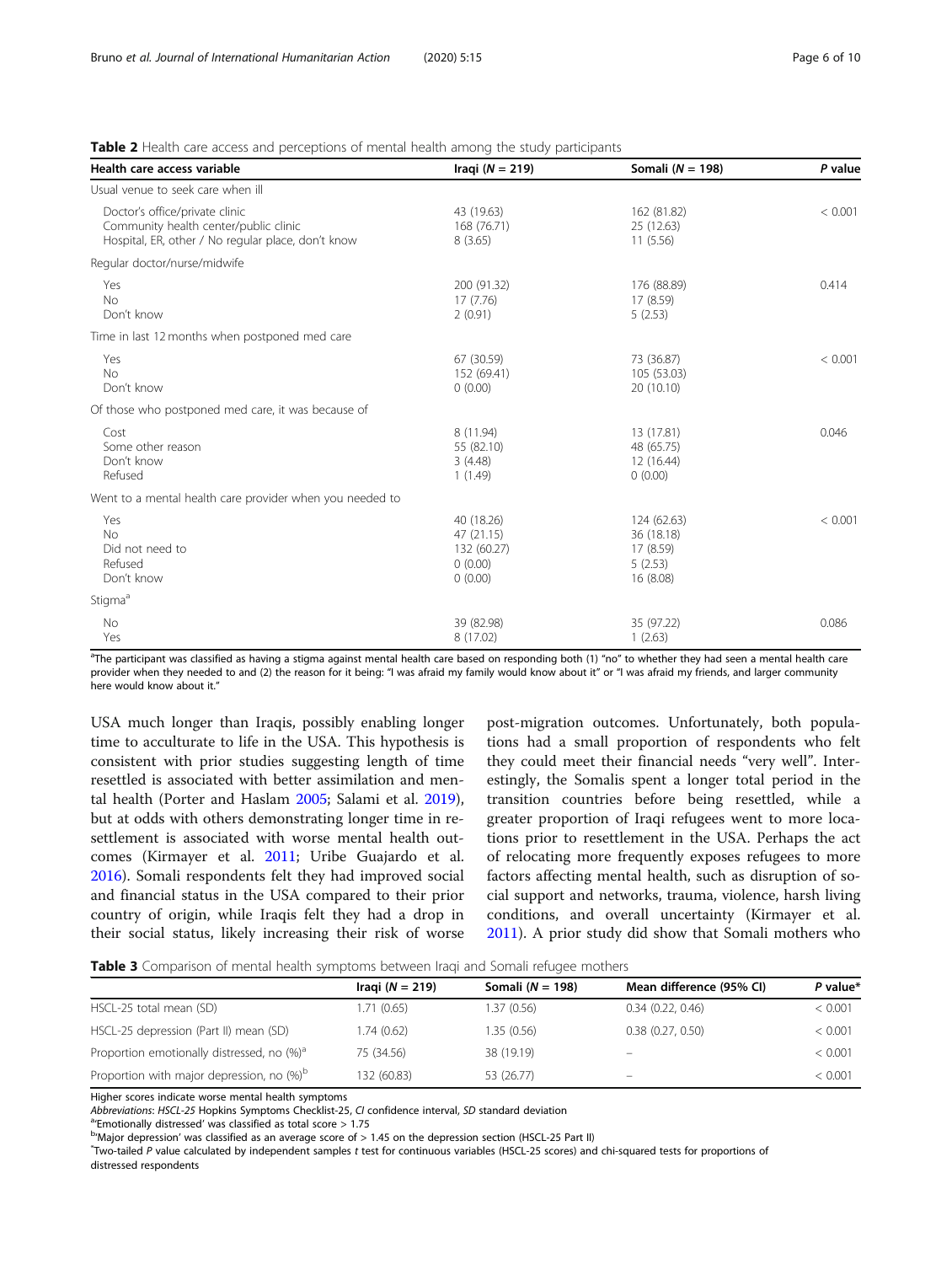<span id="page-6-0"></span>

| Table 4 Multivariable logistic regression results for predictors of depression and emotional distress |  |
|-------------------------------------------------------------------------------------------------------|--|
|-------------------------------------------------------------------------------------------------------|--|

| Variable                                                             | Major depression                                 |                | <b>Emotional distress</b>                          |                |
|----------------------------------------------------------------------|--------------------------------------------------|----------------|----------------------------------------------------|----------------|
|                                                                      | <b>OR</b>                                        | P value        | OR                                                 | P value        |
| Country of origin                                                    |                                                  |                |                                                    |                |
| Somali                                                               | Ref.                                             |                | Ref.                                               |                |
| Iraqi                                                                | $2.62(1.50-4.57)$                                | 0.001          | $1.42(0.78 - 2.57)$                                | 0.249          |
| Age (years)                                                          | $1.03(1.00 - 1.07)$                              | 0.076          | $1.03(0.99 - 1.07)$                                | 0.168          |
| Access to mental health provider in the USA                          |                                                  |                |                                                    |                |
| No.<br>Yes<br>Did not need to see<br>Don't know<br>Refused to answer | Ref.<br>$0.42(0.22-0.82)$<br>$0.57(0.32 - 1.02)$ | 0.011<br>0.058 | Ref.<br>$0.43(0.22 - 0.85)$<br>$0.47(0.26 - 0.87)$ | 0.015<br>0.016 |
| Prior psychiatric diagnosis                                          |                                                  |                |                                                    |                |
| No                                                                   | Ref.                                             |                | Ref.                                               |                |
| Yes                                                                  | 10.97 (3.80-31.71)                               | < 0.001        | $6.46$ (2.87-14.58)                                | < 0.001        |

Covariables were included in the multivariable analysis if significant on univariable analysis at alpha level  $P < 0.05$ , except for time awaiting resettlement and time in resettlement in the USA given the relatively high rate of missing data amongst these variables ( $n_{\text{missing}} = 297, 71.22\%$  and  $n_{\text{missing}} = 124, 29.74\%$ , respectively) that would introduce instability into the multivariable model Abbreviations: OR odds ratio

had a history of trauma and torture were significantly more likely to suffer from depression and PTSD (East et al. [2018](#page-8-0)). Indeed, the association between trauma exposure and mental illness has been well documented (Steel et al. [2009](#page-8-0)), suggesting that this relationship would hold true for the Iraqi population in question.

Although Iraqi refugees were more educated, they still had a stigma against utilizing mental health care services in San Diego. Prior work has discussed how stigma associated with mental health disease in Iraq seems to be greater than in other parts of the world, and this stigma leads to reluctance to engage with treatment (Bolton [2013](#page-8-0)). Among the Iraqi refugee community, those who speak out about mental health can be considered 'crazy'. Even if patients do want to seek care, they may not trust the health professionals and, particularly among women, they may be unable to seek care without family consent or a male chaperone to leave the home (Sadik et al. [2010](#page-8-0)). These barriers to care are concerning, especially since our study showed that refugees who had seen a mental health provider when needed had more favorable HSCL scores. Given this is a cross-sectional study, we cannot ascertain whether those who sought health care were less likely to be depressed because of the care they received or because their psychiatric disease was milder in the first place. Future studies optimally designed to investigate this question are needed.

The type of health care services also differed between the two populations. Somalis utilized a clinic setting whereas Iraqis utilized community-based services. This discrepancy can largely be attributed to the geographic location of Iraqis in El Cajon, an area of San Diego rich in community clinics, in addition to the Iraqi

community's dependence on refugee-specific services. Alternatively, Somalis are more established and live in a different location that does not have as high of a proportion of community clinics; thus, they have likely sought out additional health services beyond those only serving refugee communities. This finding might also reflect health insurance preferences by the two populations.

This study highlights an interesting difference in mental health utilization between the two groups, specifically that most Iraqis had not seen a mental health provider in the past year (as opposed to most Somalis who had sought care). Given Iraqis had worse mental health outcomes overall, this differential use of mental health services likely suggests that there is a large proportion of the Iraqi population who could benefit from seeing a mental health provider. Interestingly, most Iraqis who answered that they did not see a mental health provider reported that this was because they did not need to, revealing what is likely a misconception, denial, or fear of disclosing mental health illness among the Iraqi community. This discrepancy illuminates an opportunity to improve mental health education and care for the Iraqi refugee community, which prior research on resettled Iraqi refugees has shown can be accomplished through better provider knowledge of the Iraqi culture and community, effective communication, understanding of traditional beliefs, and backgrounds behind negative attitudes toward mental health disease (Guajardo et al. [2016](#page-8-0)). Surprisingly, Somalis reported more negative perceptions of health care providers, but still were more likely to utilize mental health services and demonstrated better mental health outcomes. One possible explanation is that providers may have implicit bias impacted by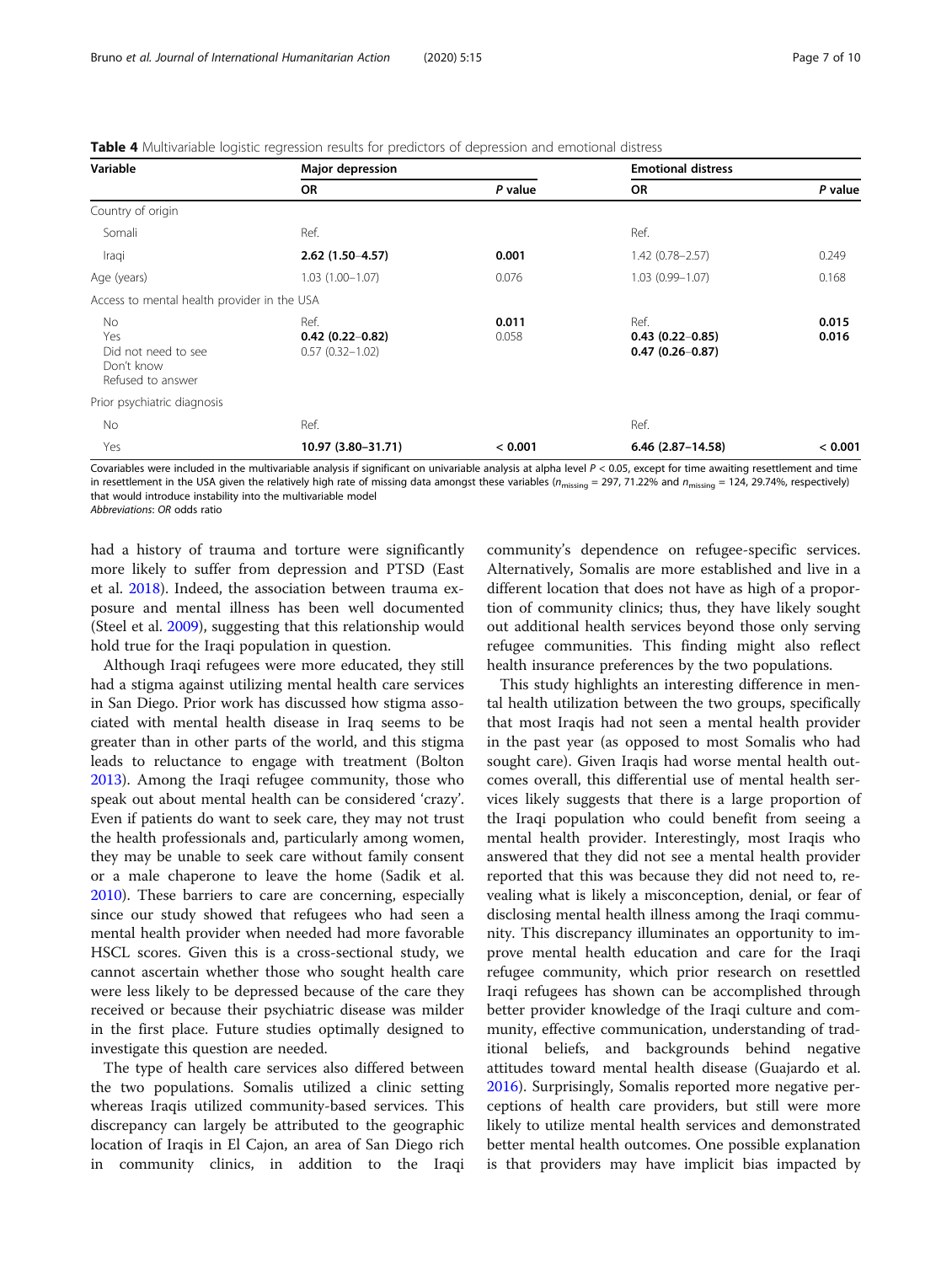<span id="page-7-0"></span>patient appearance and affecting how they interact with their patients, given most Iraqis (81%) were Christians who do not wear culturally identifying clothes as opposed to the Muslim Somalis (99.5%) who mostly wear hijabs (i.e., traditional Muslim headscarves). Or perhaps this negative perception of providers among Somalis could be related to their lower education status and/or language barriers. Racism may also have played a role given that Somalis generally have a darker complexion, as opposed to Iraqis.

Both groups, but particularly the Iraqis, had an inverse association between those who met criteria for major depression and those who actually saw a mental health provider. This could be perceived as evidence that interaction with mental health services has had a beneficial effect on respondent's mental health. However, the fact that participants with higher levels of mental health were less likely to see a provider highlights an unmet need. To provide appropriate mental health services for these populations, we need new and culturally appropriate approaches. It is, however, encouraging that the few who are utilizing mental health services demonstrate a decreased likelihood of depression or emotional distress. Based on these results, more work is needed to identify barriers to accessing mental health care among refugees who would otherwise benefit from these services.

This study has some limitations. First, the crosssectional study design precludes any assessments of causality or temporality—specifically we cannot ascertain whether participants accessed mental health before or after their diagnosis of a mental illness. However, given the chronic nature of depression and the fact that the disease is commonly precipitated by trauma (East et al. [2018](#page-8-0)), it is highly likely that mental illnesses were present before seeking mental health care clinic. This study also focused on refugee mothers specifically as opposed to fathers or other caregivers, so we cannot generalize our findings to men in the Iraqi and Somali refugee communities. Compared to women, men are generally less likely to admit to illnesses, especially mental illnesses (The World Health Report [2001](#page-8-0)). There were differences in the methods of data collection between the two study samples: the Iraqi population was sampled at random, while the Somali population was a convenient sample recruited by door-to-door search for qualified mothers. The Somali study group may therefore be a biased sample of unemployed or lower paid people given the community tends to congregate in City Heights and in certain apartment complexes until they get higher paying jobs elsewhere. Furthermore, missing data precluded the inclusion of time awaiting resettlement and time in resettlement in the USA in the multivariable analysis. Given significant differences between the two groups with regard to these measures, it should

be noted that the results may have been confounded by this omission.

While the HSCL-25 has been shown to be useful in non-western refugee patients, prior investigations have varied in the robustness of using the standard cutoffs in Iraqi and Somali patients (Wind et al. [2017;](#page-9-0) Weiss [2015](#page-9-0); Taylor et al [2014](#page-8-0)). Further work is needed to validate using these cutoffs (i.e., average total score  $> 1.75$  or depression score  $> 1.45$ ) to define psychiatric illness for the purposes of comparing two different populations, which is why in this study we also included results of HSCL-25 scores as a continuous variable. Lastly, there may be different interpretations of the word "disease" that varies by individual and possibly non-randomly between the two groups. Therefore, admission of having a "psychiatric disease" on the survey may depend on one's impression of the implication of the word.

# Conclusion

This study suggests that access to mental health services was associated with decreased odds of depression and emotional distress among refugee mothers in San Diego. However, despite relatively uniform services available to refugees in this city, Iraqi refugees were more likely to be depressed compared to Somalis. For the first time, we report that even within the same city, the cultural background of the refugee community impacts the utilization of health care. These results also highlight the potential for a myriad of factors that could have a crucial impact on access to mental health services. Service providers should work to identify these factors in order to reduce barriers to refugee service utilization. It is concerning that both populations often do not utilize mental health care resources, even if they were currently suffering from emotional distress or depression. Mental health care is a more sensitive discipline with complex cultural and stigma barriers and requires much more trust and understanding when compared to other health related resources. A better understanding of the risk factors and obstacles to seeking care requires further investigation to improve upon culturally specific means of providing mental health care to relocated refugees.

# Supplementary Information

The online version contains supplementary material available at [https://doi.](https://doi.org/10.1186/s41018-020-00081-5) [org/10.1186/s41018-020-00081-5.](https://doi.org/10.1186/s41018-020-00081-5)

Additional file 1: Table S1. Comfort with health care provider by refugee population.

### Acknowledgements

The authors have no acknowledgments to make.

#### Authors' contributions

WB and KT were responsible for the development and implementation of the methods and preparation of the manuscript and statistical analyses. WA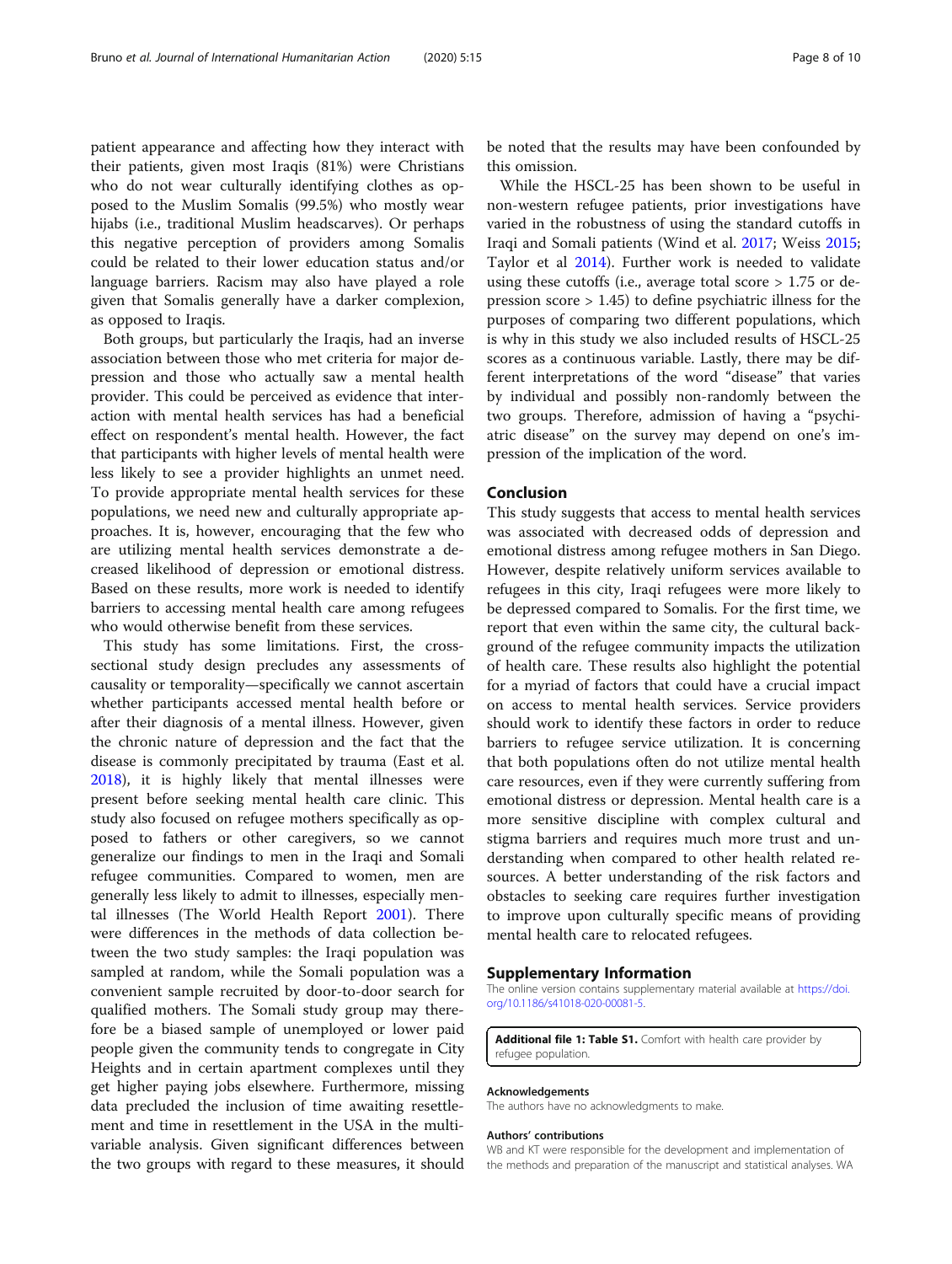<span id="page-8-0"></span>was responsible for all of the aforementioned roles in addition to data collection. The authors read and approved the final manuscript.

#### Funding

There are no funding sources to disclose.

#### Availability of data and materials

Data sets are available upon request.

#### Ethics approval and consent to participate

The University of California San Diego Human Research Protections Program conducted an ethical review and approved the study. The study reference number is 111857.

#### Competing interests

The authors have no conflicts of interest to report.

#### Author details

<sup>1</sup>Department of Emergency Medicine, Keck School of Medicine, University of Southern California, 1200 N State Street, Room 1011, Los Angeles, CA 90033, USA. <sup>2</sup> Department of Radiation Oncology, Memorial Sloan Kettering Cancer Center, New York, NY, USA. <sup>3</sup>Department of Family Medicine and Public Health, University of California at San Diego School of Medicine, San Diego, CA, USA.

# Received: 25 November 2019 Accepted: 25 October 2020

#### References

- Admissions & arrivals refugee processing center (2020) Retrieved 20 Nov 2018, from <http://www.wrapsnet.org/admissions-and-arrivals/>
- Al-Nuaimi MA, Hamad RA, Lafta RK (2015) Effects of witnessing or exposure to community violence on mental health of Iraqi men. Qatar Medical Journal 2015(1):10. <https://doi.org/10.5339/qmj.2015.10>
- Bhui K, Abdi A, Abdi M, Pereira S, Dualeh M, Robertson D et al (2003) Traumatic events, migration characteristics and psychiatric symptoms among Somali refugees. Social Psychiatry and Psychiatric Epidemiology 38(1):35–43. [https://](https://doi.org/10.1007/s00127-003-0596-5) [doi.org/10.1007/s00127-003-0596-5](https://doi.org/10.1007/s00127-003-0596-5)
- Bolton P (2013) Mental health in Iraq: issues and challenges. The Lancet 381(9870):879–881
- Chkam H (2016) Aid and the perpetuation of refugee camps: the case of Dadaab in Kenya 1991–2011. Refugee Survey Quarterly 35(2):79–97. [https://doi.org/10.](https://doi.org/10.1093/rsq/hdw005) [1093/rsq/hdw005](https://doi.org/10.1093/rsq/hdw005)
- Dadaab refugee complex UNHCR Kenya. Retrieved 22 Nov 2018, from [https://](https://www.unhcr.org/ke/dadaab-refugee-complex) [www.unhcr.org/ke/dadaab-refugee-complex](https://www.unhcr.org/ke/dadaab-refugee-complex)
- Dennis CL, Chung-Lee L (2006) Postpartum depression help-seeking barriers and maternal treatment preferences: a qualitative systematic review. Birth. [https://](https://doi.org/10.1111/j.1523-536X.2006.00130.x) [doi.org/10.1111/j.1523-536X.2006.00130.x](https://doi.org/10.1111/j.1523-536X.2006.00130.x)
- Derogatis LR, Lipman RS, Rickels K, Uhlenhuth EH, Covi L (1974) The Hopkins Symptom Checklist (HSCL): a self-report symptom inventory. Behavioral Science 19(1):1–15 Retrieved from <http://www.ncbi.nlm.nih.gov/pubmed/4808738>
- East PL, Gahagan S, Al-Delaimy WK (2018) The impact of refugee mothers' trauma, posttraumatic stress, and depression on their children's adjustment. Journal of Immigrant and Minority Health 20(2):271–282. [https://doi.org/10.](https://doi.org/10.1007/s10903-017-0624-2) [1007/s10903-017-0624-2](https://doi.org/10.1007/s10903-017-0624-2)
- Fazel M, Wheeler J, Danesh J (2005) Prevalence of serious mental disorder in 7000 refugees resettled in western countries: a systematic review. The Lancet 365(9467):1309–1314 10.1016/S0140-6736(05)61027-6
- Guajardo M, Slewa-Younan S, Santalucia Y, Jorm A (2016) Important considerations when providing mental health first aid to Iraqi refugees in Australia: a Delphi study. Int J Ment Health Syst 10(1):54
- Hess JM, Isakson B, Nelson M, Goodkind JR. "My World Is Upside Down": Transnational Iraqi Youth and Parent Perspectives on Resettlement in the United States. J Immigr Refug Stud. 2018;16(4):391-412. [https://doi.org/10.](https://doi.org/10.1080/15562948.2017.1338367) [1080/15562948.2017.1338367.](https://doi.org/10.1080/15562948.2017.1338367)
- Jamil H, Farrag M, Hakim-Larson J, Kafaji T, Abdulkhaleq H, Hammad A (2007) Mental health symptoms in Iraqi refugees: posttraumatic stress disorder, anxiety, and depression. Journal of Cultural Diversity 14(1):19–25 Retrieved from <http://www.ncbi.nlm.nih.gov/pubmed/19172969>
- Jaranson JM, Butcher J, Halcon L, Johnson DR, Robertson C, Savik K et al (2004) Somali and Oromo refugees: correlates of torture and trauma history.

American Journal of Public Health 94(4):591–598 Retrieved from [http://www.](http://www.ncbi.nlm.nih.gov/pubmed/15054011) [ncbi.nlm.nih.gov/pubmed/15054011](http://www.ncbi.nlm.nih.gov/pubmed/15054011)

- Kirmayer LJ, Narasiah L, Munoz M, Rashid M, Ryder AG, Guzder J et al (2011) Common mental health problems in immigrants and refugees: general approach in primary care. CMAJ 183(12):E959–E967. <https://doi.org/10.1503/cmaj.090292>
- Leone S (1983) Total refugee arrivals to California by country of origin federal fiscal. Retrieved from [https://www.cdss.ca.gov/Portals/9/Refugee/Arrivals/](https://www.cdss.ca.gov/Portals/9/Refugee/Arrivals/Total_Arrivals_Country_of_Origin_by_Year_1983-2017.pdf?ver=2018-05-23-155445-873) [Total\\_Arrivals\\_Country\\_of\\_Origin\\_by\\_Year\\_1983-2017.pdf?ver=2018-](https://www.cdss.ca.gov/Portals/9/Refugee/Arrivals/Total_Arrivals_Country_of_Origin_by_Year_1983-2017.pdf?ver=2018-05-23-155445-873) [05-23-155445-873](https://www.cdss.ca.gov/Portals/9/Refugee/Arrivals/Total_Arrivals_Country_of_Origin_by_Year_1983-2017.pdf?ver=2018-05-23-155445-873)
- Lopez-Villafana A. Language, cultural barriers limit San Diego Somali residents access to COVID-19 resources - The San Diego Union-Tribune. The San Diego Union-Tribune. 2020 [https://www.sandiegouniontribune.com/communities/](https://www.sandiegouniontribune.com/communities/san-diego/story/2020-04-19/san-diego-somali-community-amongvulnerable-during-pandemic) [san-diego/story/2020-04-19/san-diego-somali-community-amongvulnerable](https://www.sandiegouniontribune.com/communities/san-diego/story/2020-04-19/san-diego-somali-community-amongvulnerable-during-pandemic)[during-pandemic](https://www.sandiegouniontribune.com/communities/san-diego/story/2020-04-19/san-diego-somali-community-amongvulnerable-during-pandemic). Accessed 3 Aug 2020.
- Matsuoka J (1993) Demographic characteristics as determinants in qualitative differences in the adjustment of vietnamese refugees. Journal of Social Service Research 17(3–4):1–21. [https://doi.org/10.1300/J079v17n03\\_01](https://doi.org/10.1300/J079v17n03_01)
- Murray KE, Davidson GR, Schweitzer RD (2010) Review of refugee mental health interventions following resettlement: best practices and recommendations. The American Journal of Orthopsychiatry 80(4):576–585. [https://doi.org/10.](https://doi.org/10.1111/j.1939-0025.2010.01062.x) [1111/j.1939-0025.2010.01062.x](https://doi.org/10.1111/j.1939-0025.2010.01062.x)
- Polonsky JA, Ronsse A, Ciglenecki I, Rull M, Porten K (2013) High levels of mortality, malnutrition, and measles, among recently-displaced Somali refugees in Dagahaley camp, Dadaab refugee camp complex, Kenya, 2011. Conflict and Health 7(1):1. <https://doi.org/10.1186/1752-1505-7-1>
- Porter M, Haslam N (2005) Predisplacement and postdisplacement factors associated with mental health of refugees and internally displaced persons. JAMA 294(5):602. <https://doi.org/10.1001/jama.294.5.602>
- Rometsch-Ogioun El Sount C, Denkinger JK, Windthorst P, Nikendei C, Kindermann D, Renner V et al (2018) Psychological burden in female, Iraqi refugees who suffered extreme violence by the "Islamic State": the perspective of care providers. Frontiers in Psychiatry 9:562. <https://doi.org/10.3389/fpsyt.2018.00562>
- Sadik S, Bradley M, Al-Hasoon S, Jenkins R (2010) Public perception of mental health in Iraq. Int J Ment Health Syst 4:26
- Salami B, Salma J, Hegadoren K (2019) Access and utilization of mental health services for immigrants and refugees: perspectives of immigrant service providers. International Journal of Mental Health Nursing 28(1):152–161. <https://doi.org/10.1111/inm.12512>
- Silove D, Ventevogel P, Rees S (2017) The contemporary refugee crisis: an overview of mental health challenges. World Psychiatry 16(2):130–139. <https://doi.org/10.1002/wps.20438>
- Steel Z, Chey T, Silove D, Marnane C, Bryant RA, Van Ommeren M (2009) Association of torture and other potentially traumatic events with mental health outcomes among populations exposed to mass conflict and displacement: a systematic review and meta-analysis. JAMA. <https://doi.org/10.1001/jama.2009.1132>
- Steward D, Gagnon A, Saucier J, Wahoush O, Dougherty G (2008) Postpartum depression symptoms in newcomers. Can J Psychiatr 53(2)
- Syed HR, Zachrisson HD, Dalgard OS, Dalen I, Ahlberg N (2008) Concordance between Hopkins Symptom Checklist (HSCL-10) and Pakistan Anxiety and Depression Questionnaire (PADQ), in a rural self-motivated population in Pakistan. BMC Psychiatry 8:59. <https://doi.org/10.1186/1471-244X-8-59>
- Takeuchi DT, Zane N, Hong S, Chae DH, Gong F, Gee GC et al (2007) Immigration-related factors and mental disorder among Asian Americans. American Journal of Public Health. <https://doi.org/10.2105/AJPH.2006.088401>
- Taylor EM, Yanni EA, Pezzi C, et al. Physical and Mental Health Status of Iraqi Refugees Resettled in the United States. J Immigr Minor Heal. 2014;16(6): 1130-1137. [https://doi.org/10.1007/s10903-013-9893-6.](https://doi.org/10.1007/s10903-013-9893-6)
- Terrazas A (2009) Iraqi immigrants in the United States | [migrationpolicy.org.](http://migrationpolicy.org) Retrieved 20 Nov 2018, from [https://www.migrationpolicy.org/article/iraqi](https://www.migrationpolicy.org/article/iraqi-immigrants-united-states)[immigrants-united-states](https://www.migrationpolicy.org/article/iraqi-immigrants-united-states)
- The World Health Report (2001) Mental health: new understanding, new hope. WHO, Geneva
- UNHCR (2016) UNHCR's global trends forced displacement in 2016. Retrieved 15 Dec 2018. [https://www.unhcr.org/en-us/statistics/unhcrstats/5943e8a34/](https://www.unhcr.org/en-us/statistics/unhcrstats/5943e8a34/global-trends-forced-displacement-2016.html) [global-trends-forced-displacement-2016.html](https://www.unhcr.org/en-us/statistics/unhcrstats/5943e8a34/global-trends-forced-displacement-2016.html)
- UNHCR (2018) Resettlement. Retrieved 22 Dec 2018, from [https://www.unhcr.org/](https://www.unhcr.org/resettlement.html) [resettlement.html](https://www.unhcr.org/resettlement.html)
- UNHCR UNHCR's mental health and psychosocial support for persons of concern. Global Review 2013. Accessed 20 Dec 2018. [https://www.unhcr.org/en-us/](https://www.unhcr.org/en-us/research/evalreports/51bec3359/unhcrs-mental-health-psychosocial-support-persons-concern.html) [research/evalreports/51bec3359/unhcrs-mental-health-psychosocial-support](https://www.unhcr.org/en-us/research/evalreports/51bec3359/unhcrs-mental-health-psychosocial-support-persons-concern.html)[persons-concern.html](https://www.unhcr.org/en-us/research/evalreports/51bec3359/unhcrs-mental-health-psychosocial-support-persons-concern.html)